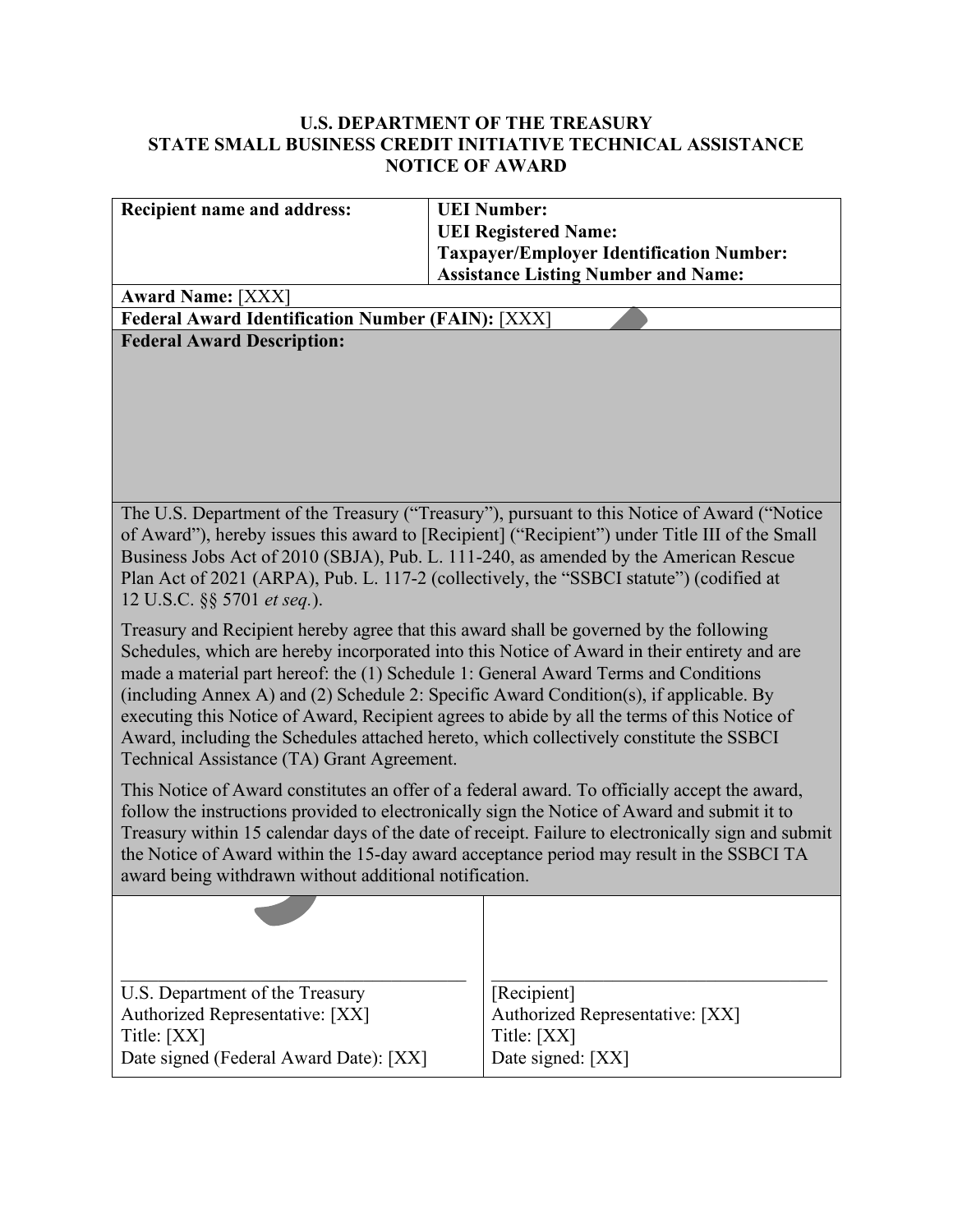| Treasury Contact Information:             | Recipient Contact Information: |  |
|-------------------------------------------|--------------------------------|--|
| [Name]                                    | [Name]                         |  |
| [Title]                                   | [Title]                        |  |
| [Email]                                   | [Email]                        |  |
| Period of Performance Start Date:         |                                |  |
| Period of Performance End Date:           |                                |  |
| Total Amount of the Federal Award: \$[XX] |                                |  |

 $\overline{\phantom{a}}$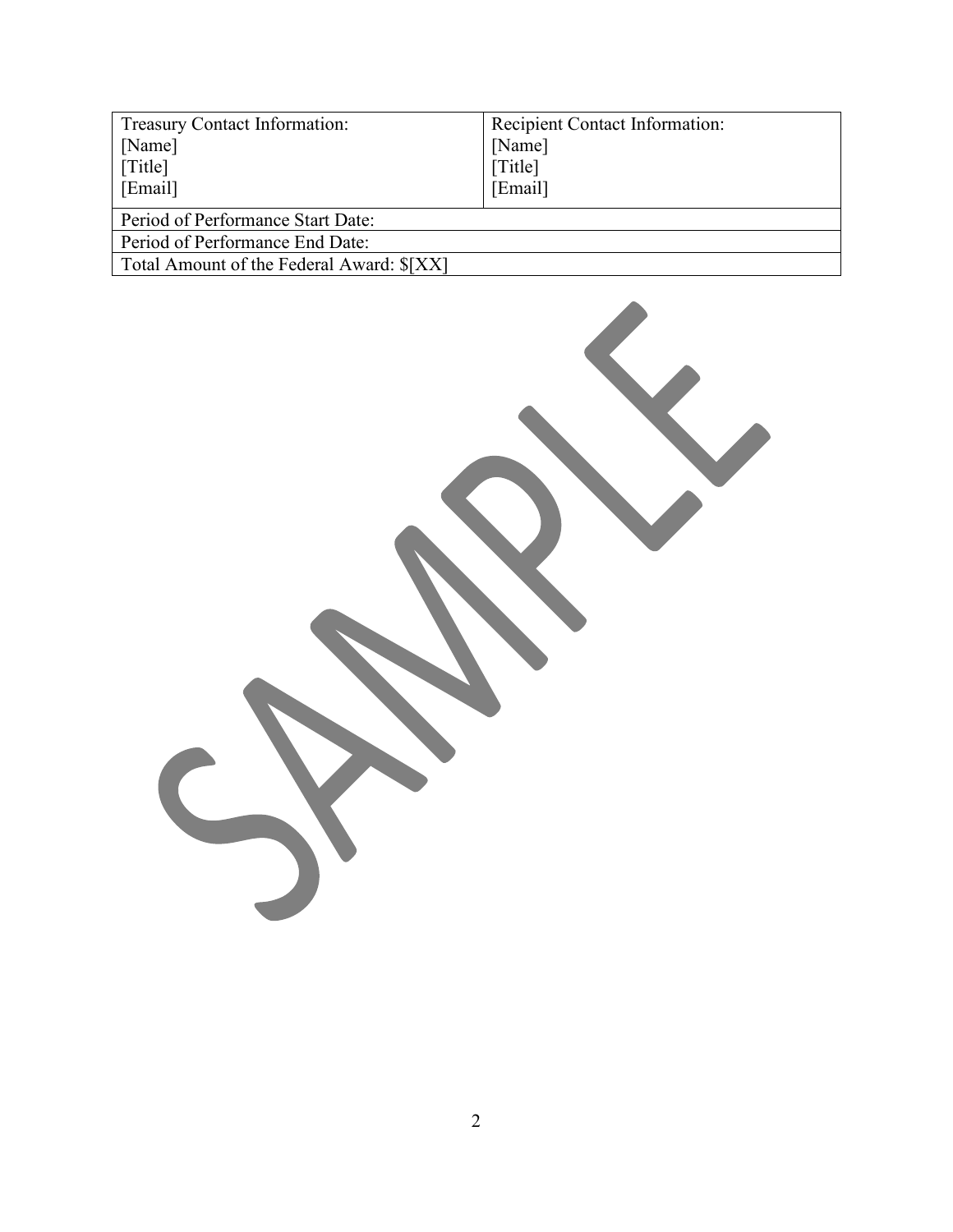### **Schedule 1: General Award Terms and Conditions**

- 1. Use of Funds.
	- a. Recipient understands and agrees that the funds disbursed under this award may only be used in compliance with 12 U.S.C. § 5708(e) and Treasury's implementing regulations and guidance.
	- b. Recipient will determine prior to engaging in any project using the award funds that it has the institutional, managerial, and financial capability to ensure proper planning, management, and completion of such project.
- 2. Compliance with Applicable Law and Regulations.
	- a. Recipient agrees to comply with the requirements of 12 U.S.C. § 5708(e) and Treasury's implementing regulations and guidance. Recipient also agrees to comply with all other applicable federal statutes, regulations, and executive orders, and Recipient shall provide for such compliance by other parties in any agreements it enters into with other parties relating to this award.
	- b. Federal statutes and regulations applicable to this award include, without limitation, the following:
		- i. Uniform Administrative Requirements, Cost Principles, and Audit Requirements for Federal Awards (Uniform Guidance), 2 C.F.R. Part 200, other than such provisions as Treasury may determine are inapplicable to this award and subject to such exceptions as may be otherwise provided by Treasury. Subpart F – Audit Requirements of the Uniform Guidance, implementing the Single Audit Act, shall apply to this award.
		- ii. Universal Identifier and System for Award Management (SAM), 2 C.F.R. Part 25, pursuant to which the award term set forth in Appendix A to 2 C.F.R. Part 25 is hereby incorporated by reference.
		- iii. Reporting Subaward and Executive Compensation Information, 2 C.F.R. Part 170, pursuant to which the award term set forth in Appendix A to 2 C.F.R. Part 170 is hereby incorporated by reference.
		- iv. OMB Guidelines to Agencies on Governmentwide Debarment and Suspension (Nonprocurement), 2 C.F.R. Part 180, including the requirement to include a term or condition in all lower tier covered transactions (contracts and subcontracts described in 2 C.F.R. Part 180, subpart B) that the award is subject to 2 C.F.R. Part 180 and Treasury's implementing regulation at 31 C.F.R. Part 19.
		- v. Recipient Integrity and Performance Matters, pursuant to which the award term set forth in 2 C.F.R. Part 200, Appendix XII to Part 200 is hereby incorporated by reference.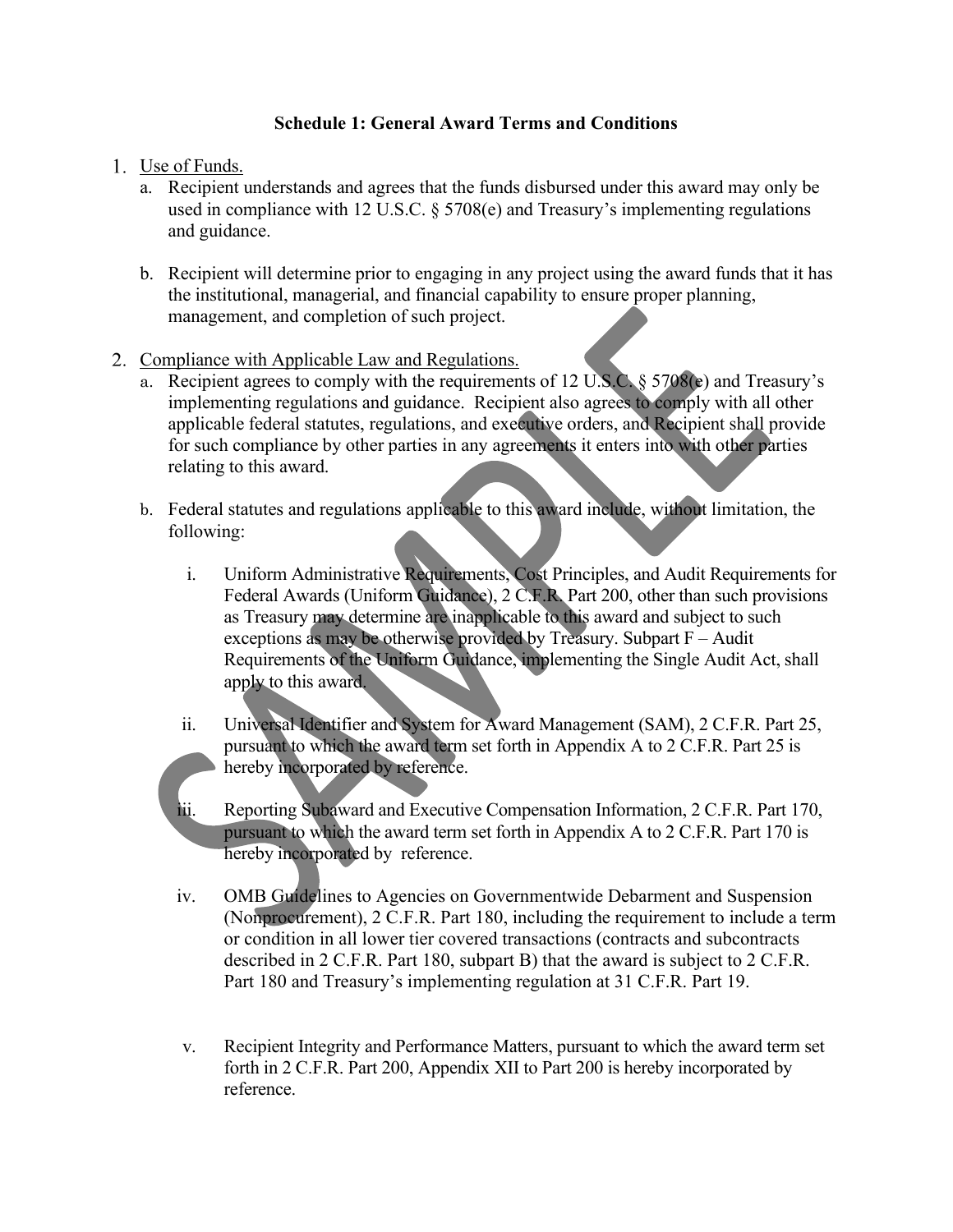- vi. Governmentwide Requirements for Drug-Free Workplace, 41 U.S.C. § 8103 and 31 C.F.R. Part 20.
- vii. New Restrictions on Lobbying, 31 U.S.C. § 1352 and 31 C.F.R. Part 21.
- viii. Trafficking Victims Protection Act (TVPA) of 2000, as amended, 22 U.S.C.  $§ 7104(g).$
- ix. Civil Actions for False Claims Act, 31 U.S.C. § 3730.
- x. False Claims Act, 31 U.S.C. § 3729, 18 U.S.C. §§ 287 and 1001.
- xi. Program Fraud and Civil Remedies Act, 31 U.S.C. §§ 3801 *et seq*.
- xii. Lobbying Disclosure Act of 1995, 2 U.S.C. §§ 1601 *et seq*.
- c. Statutes and regulations prohibiting discrimination applicable to this award include, without limitation, the following:
	- i. Title VI of the Civil Rights Act of 1964 (42 U.S.C. §§ 2000d *et seq.*) and Treasury's implementing regulations at 31 C.F.R. Part 22, which prohibit discrimination on the basis of race, color, or national origin under programs or activities receiving federal financial assistance (this statute and implementing regulations do not apply to Tribal governments);
	- ii. Section 504 of the Rehabilitation Act of 1973, as amended (29 U.S.C. § 794), which prohibits discrimination on the basis of disability under any program or activity receiving federal financial assistance;

iii. The Age Discrimination Act of 1975, as amended (42 U.S.C. §§ 6101 *et seq.*), and Treasury's implementing regulations at 31 C.F.R. Part 23, which prohibit discrimination on the basis of age in programs or activities receiving federal financial assistance; and

- iv. Title II of the Americans with Disabilities Act of 1990, as amended (42 U.S.C. §§ 12101 *et seq.*), which prohibits discrimination on the basis of disability under programs, activities, and services provided or made available by state and local governments or instrumentalities or agencies thereto; and
- v. Title IX of the Education Amendments of 1972 (20 U.S.C. §§ 1681 *et seq.*), which prohibits discrimination on the basis of sex under federally assisted education programs or activities.
- Reporting. Recipient agrees to comply with any reporting obligations established by Treasury as they relate to this award.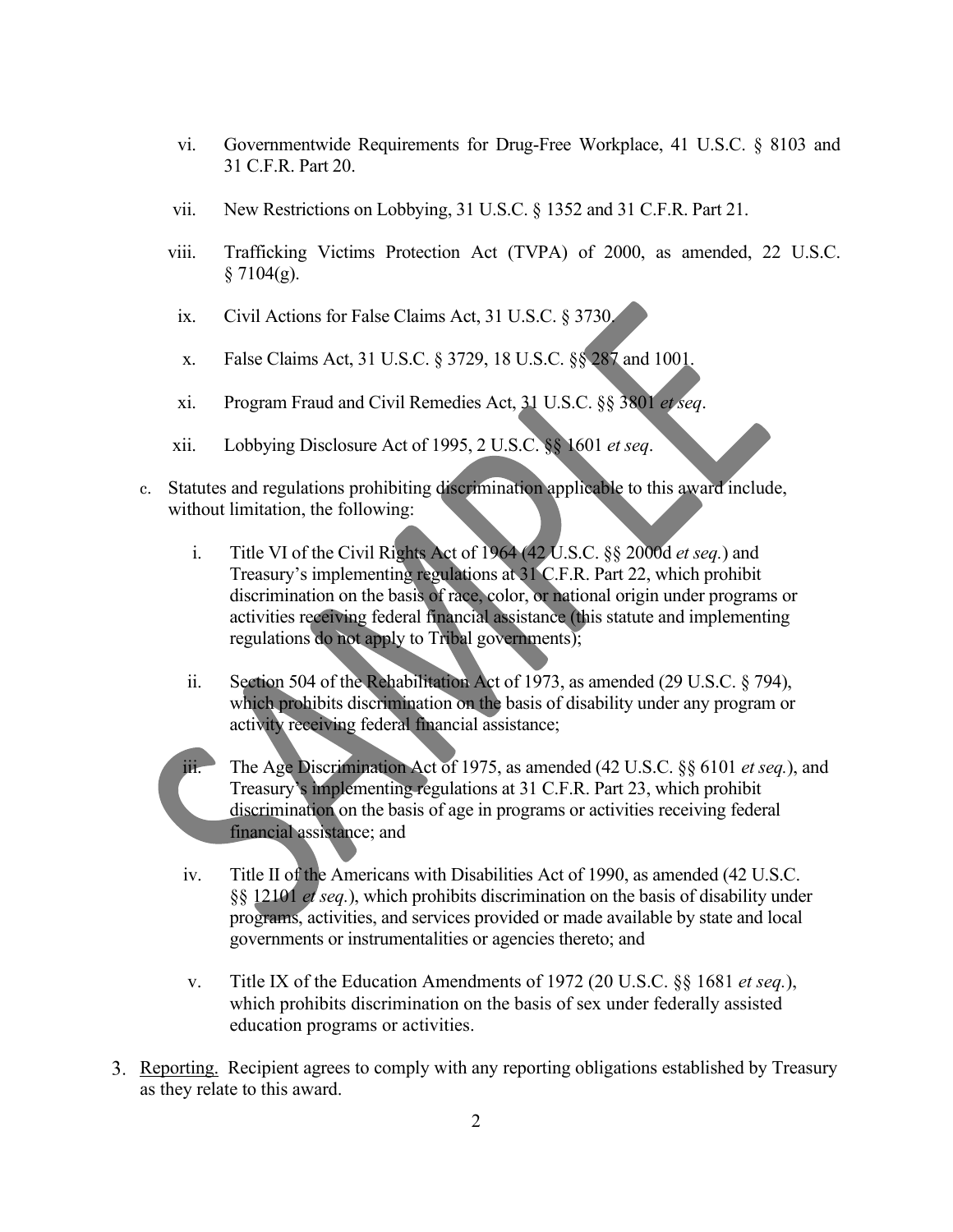- 4. Maintenance of and Access to Records.
	- a. Recipient shall maintain records and financial documents sufficient to evidence compliance with 12 U.S.C. § 5708(e), Treasury's implementing regulations and guidance, and the Uniform Guidance's recordkeeping requirements at 2 C.F.R. §§ 200.334-200.338, except as otherwise provided by this section.
	- b. The Treasury Office of Inspector General and the Government Accountability Office, or their authorized representatives, shall have the right of access to records (electronic and otherwise) of Recipient in order to conduct audits or other investigations.
	- c. Records shall be maintained by Recipient for a period of five  $(5)$  years after all funds have been expended or returned to Treasury, whichever is later.
- Pre-award Costs. Pre-award costs, as defined in 2 C.F.R. § 200.458, are limited to five percent of the total amount of this award. Such costs are allowable only to the extent that they would have been allowable if incurred after the date of this award and only with Treasury's written approval.
- Administrative Costs. Recipient may use funds provided under this award to cover both direct and indirect costs.
- 7. Cost Sharing. Cost sharing or matching funds are not required to be provided by Recipient.
- Conflicts of Interest. Recipient and any subrecipients must maintain a conflict of interest policy consistent with 2 C.F.R. § 200.318(c) and the TA Grant Program Guidelines that is applicable to all activities funded under this award. In accordance with 2 C.F.R.§ 200.112, the Recipient and any subrecipients must disclose in writing to Treasury or the pass-through entity, as appropriate, any potential conflict of interest affecting this award.
- Financial Management; Internal Controls. Recipient shall comply with the financial management and internal control requirements at 2 C.F.R. §§ 200.302-200.303.
- 10. Procurement; Contract Provision. Recipient agrees that all procurement transactions shall be in accordance with 2 C.F.R. §§ 200.317–200.327, as applicable. This includes that all contracts made by the Recipient under this award, as applicable, must contain the provisions required under 2 C.F.R. Part 200, Appendix II to Part 200—Contract Provisions for Non-Federal Entity Contracts Under Federal Awards. Specifically, Recipient must ensure that all contracts in excess of \$10,000 address termination for cause and for convenience, including the manner by which it will be effected and the basis for settlement.
- Subawards. Certain award activities funded through this award may be accomplished through a subaward by the Recipient to one or more subrecipients. Before disbursing any funds to a proposed subrecipient, the Recipient must identify the subrecipient and provide documentation that the subrecipient is an entity eligible to receive a subaward under the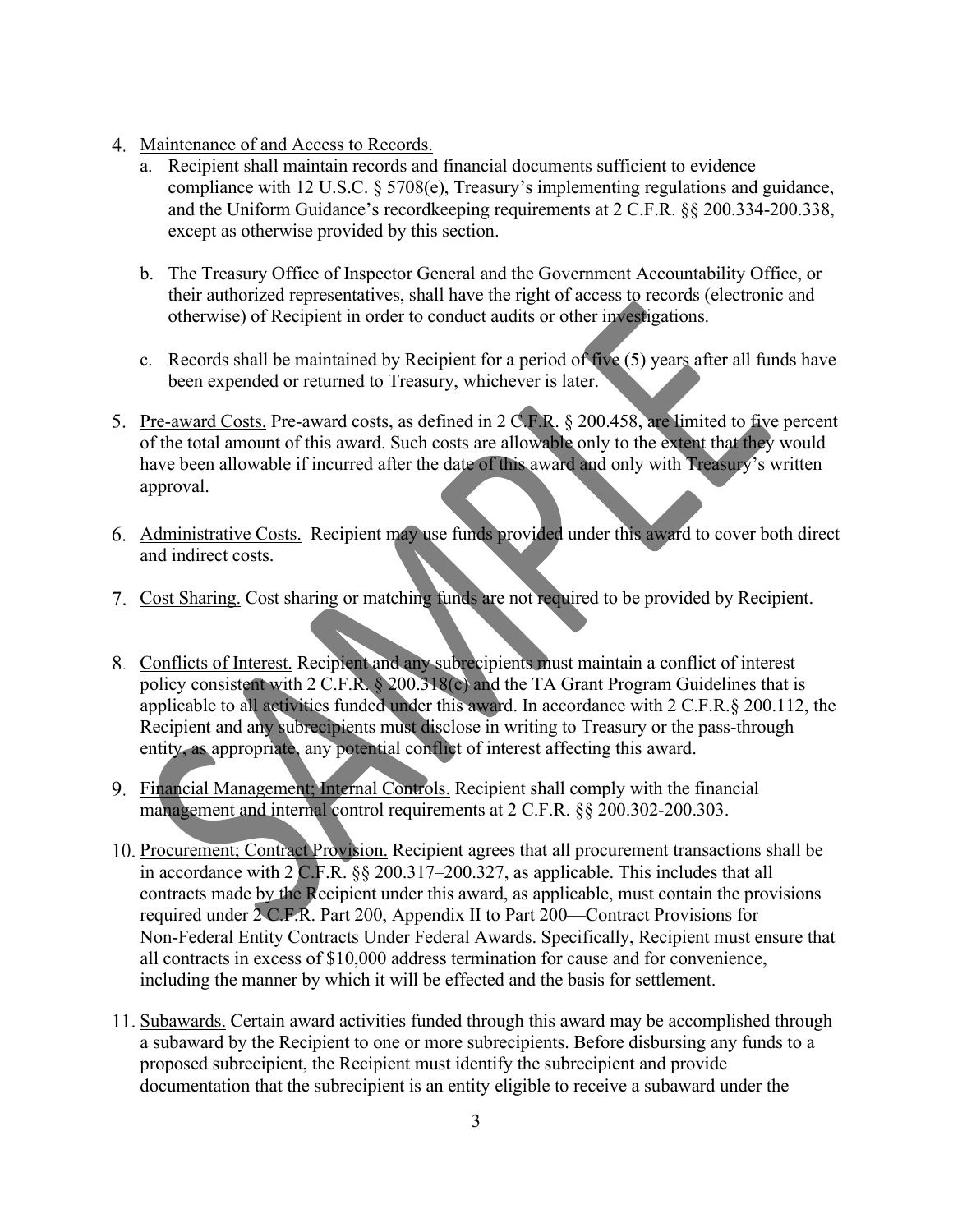TA Grant Program consistent with Section III.c. of the TA Grant Program Guidelines. In addition, the Recipient must provide Treasury with an itemized subrecipient budget with an appropriate justification via a budget narrative.

In addition, before a subrecipient undertakes any work to be funded through this award, the Recipient shall enter into a written subaward agreement with the subrecipient governing the subrecipient's work activities. The subaward agreement shall meet the requirements of 2 C.F.R. § 200.332(a) and shall include a requirement that the subrecipient comply with all of the terms and conditions of this award. Recipient shall be responsible for monitoring the subrecipient's performance under the subaward in accordance with the requirements of 2 C.F.R. § 200.332.

- 12. Budget. Recipient must expend project funds in accordance with the approved budget set forth in Annex A to Schedule 1 (the "Approved Budget"). Recipient is required to report deviations from the Approved Budget and request prior written approval from Treasury in accordance with 2 C.F.R. §§ 200.308 and 200.407.
- 13. Project and Program Evaluation; Use of Information. As part of the process of validating and monitoring the award and the performance information provided by Recipient, and as a general method of evaluating the award and the TA Grant Program, Treasury reserves the right to conduct project and program evaluations through site visits and/or surveys during or after the period of performance. Such evaluations may be conducted by outside parties associated with Treasury or by Treasury staff. Recipient agrees to participate in the evaluation by answering the evaluator's questions and furnishing information as requested. Evaluators will maintain the confidentiality of business information as required and appropriate. Recipient agrees to provide data and client management system information to facilitate evaluations. The site visit may include interviews with Recipient's staff or visits with assisted businesses.

Treasury reserves the right to use information contained in the Recipient's application as well as all reports and performance data submitted by the Recipient to undertake an evaluation of the TA Program. Recipient agrees to cooperate with such evaluations, including by sharing performance information that they have collected or will collect as part of their award activities, including performance information for assisted businesses.

- 14. Remedial Actions. In the event of Recipient's noncompliance with 12 U.S.C. § 5708(e), Treasury's implementing regulations and guidance, other applicable laws, any term of this award, or any reporting or other program requirements, Treasury may impose specific conditions in accordance with 2 C.F.R. § 200.208 or take other available remedies as set forth in 2 C.F.R. § 200.339. In addition, Treasury may terminate an award in whole or in part as set forth in 2 C.F.R. §200.340.
- 15. Refunds, Interest, or Unused Funds. If Recipient needs to return award funds money to Treasury, for example in the case of unused funds, Treasury will provide instructions on how to process a repayment. Interest earned on Federal advance payments deposited in interestbearing accounts above \$500 must be remitted annually in accordance with 2 C.F.R. §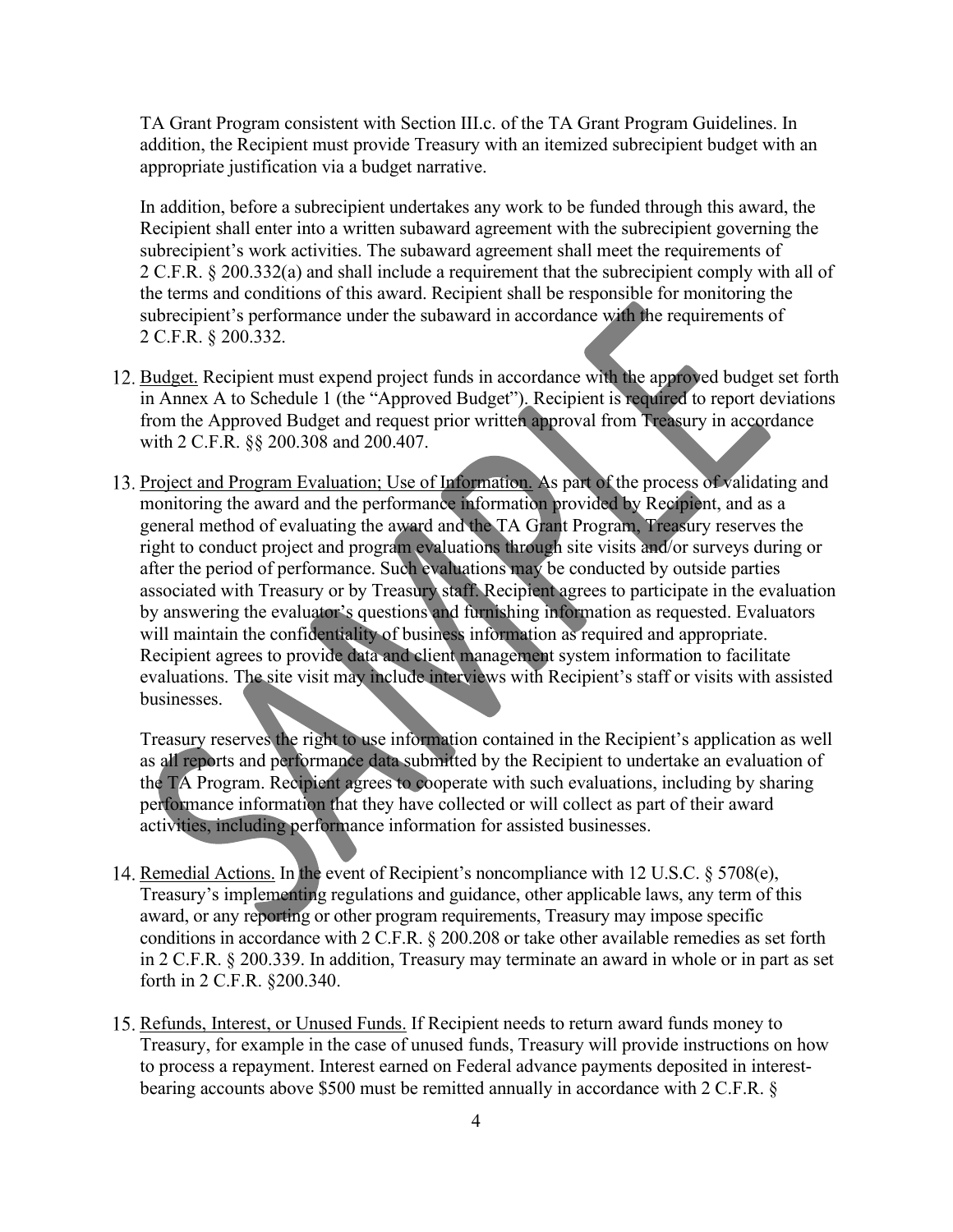200.305(b)(9).

- 16. Hatch Act. Recipient agrees to comply, as applicable, with requirements of the Hatch Act (5 U.S.C. §§ 1501-1508 and 7324-7328), which limit certain political activities of State or local government employees whose principal employment is in connection with an activity financed in whole or in part by this federal assistance.
- 17. False Statements. Recipient understands that making false statements or claims in connection with this award is a violation of federal law and may result in criminal, civil, or administrative sanctions, including fines, imprisonment, civil damages and penalties, debarment from participating in federal awards or contracts, and/or any other remedy available by law.
- 18. Publications. Any publications produced with funds from this award must display the following language: "This project [is being] [was] supported, in whole or in part, by federal award number [enter project XXXX-XXXX] awarded to [name of Recipient] by the U.S. Department of the Treasury."
- 19. Debts Owed the Federal Government.
	- a. Any funds paid to Recipient  $(1)$  in excess of the amount to which Recipient is finally determined to be authorized to retain under the terms of this award; or (2) that are determined by the Treasury Office of Inspector General to have been misused; and have not been repaid by Recipient shall constitute a debt to the federal government.
	- b. Any debts determined to be owed the federal government must be paid promptly by Recipient. A debt is delinquent if it has not been paid by the date specified in Treasury's initial written demand for payment, unless other satisfactory arrangements have been made or if the Recipient knowingly or improperly retains funds that are a debt as defined in paragraph 18(a). Treasury will take any actions available to it to collect such a debt.

#### 20. Disclaimer.

- a. The United States expressly disclaims any and all responsibility or liability to Recipient or third persons for the actions of Recipient or third persons resulting in death, bodily injury, property damages, or any other losses resulting in any way from the performance of this award or any contract, or subcontract under this award.
- b. The acceptance of this award by Recipient does not in any way establish an agency relationship between the United States and Recipient.
- 21. Protections for Whistleblowers.
	- a. In accordance with 41 U.S.C. § 4712, Recipient may not discharge, demote, or otherwise discriminate against an employee in reprisal for disclosing to any of the list of persons or entities provided below, information that the employee reasonably believes is evidence of gross mismanagement of a federal contract or grant, a gross waste of federal funds, an abuse of authority relating to a federal contract or grant, a substantial and specific danger to public health or safety, or a violation of law, rule, or regulation related to a federal contract (including the competition for or negotiation of a contract) or grant.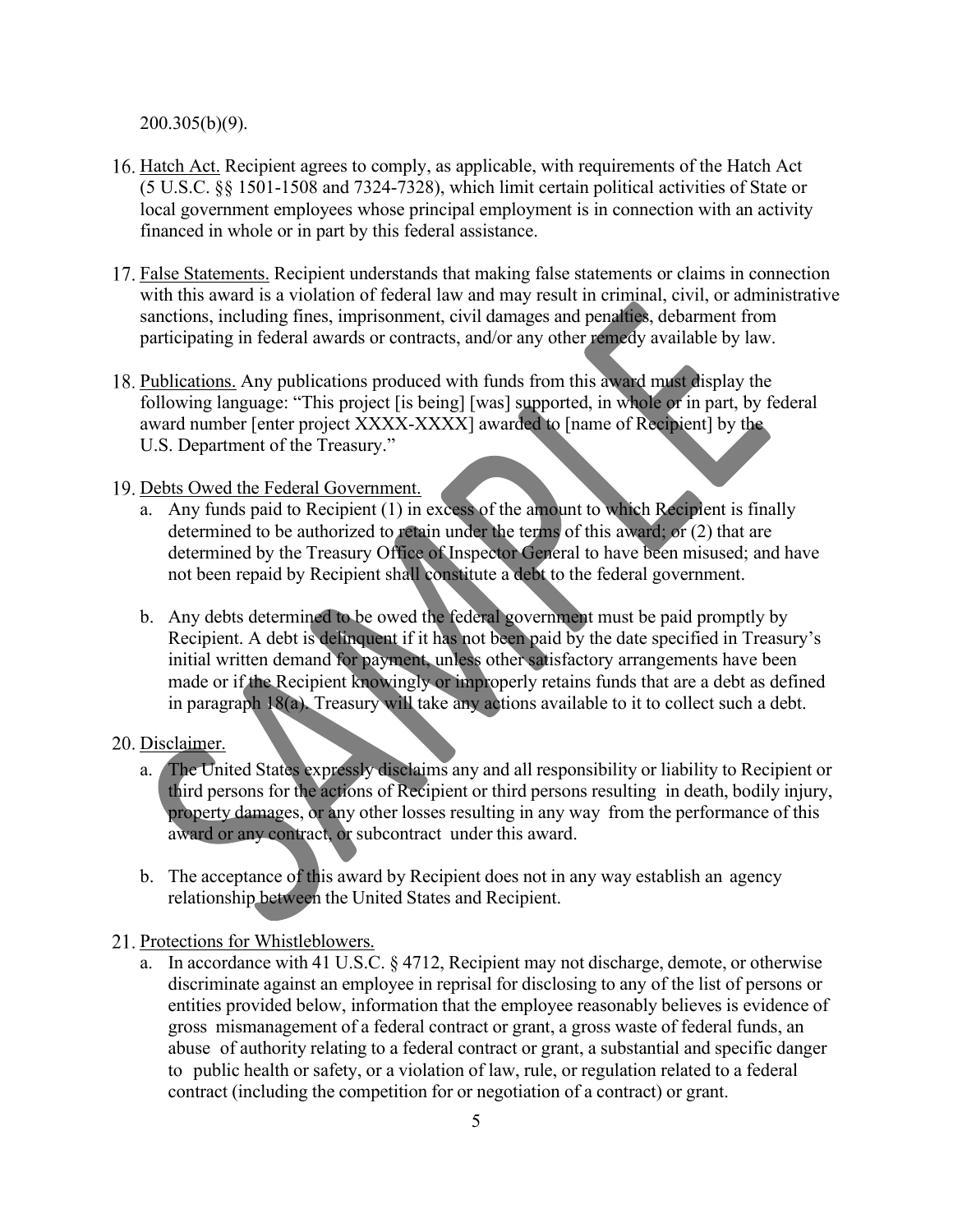- b. The list of persons and entities referenced in the paragraph above includes the following:
	- i. A member of Congress or a representative of a committee of Congress;
	- ii. An Inspector General;
	- iii. The Government Accountability Office;
	- iv. A Treasury employee responsible for contract or grant oversight or management;
	- v. An authorized official of the Department of Justice or other law enforcement agency;
	- vi. A court or grand jury; or
	- vii. A management official or other employee of Recipient, contractor, or subcontractor who has the responsibility to investigate, discover, or address misconduct.
- c. Recipient shall inform its employees in writing of the rights and remedies provided under this section, in the predominant native language of the workforce.
- 22. Increasing Seat Belt Use in the United States. Pursuant to Executive Order 13043, 62 FR 19217 (Apr. 18, 1997), Recipient should encourage its contractors to adopt and enforce on-the-job seat belt policies and programs for their employees when operating company-owned, rented, or personally owned vehicles.
- 23. Reducing Text Messaging While Driving. Pursuant to Executive Order 13513, 74 FR 51225 (Oct. 6, 2009), Recipient should encourage its employees, subrecipients, and contractors to adopt and enforce policies that ban text messaging while driving, and Recipient should establish workplace safety policies to decrease accidents caused by distracted drivers.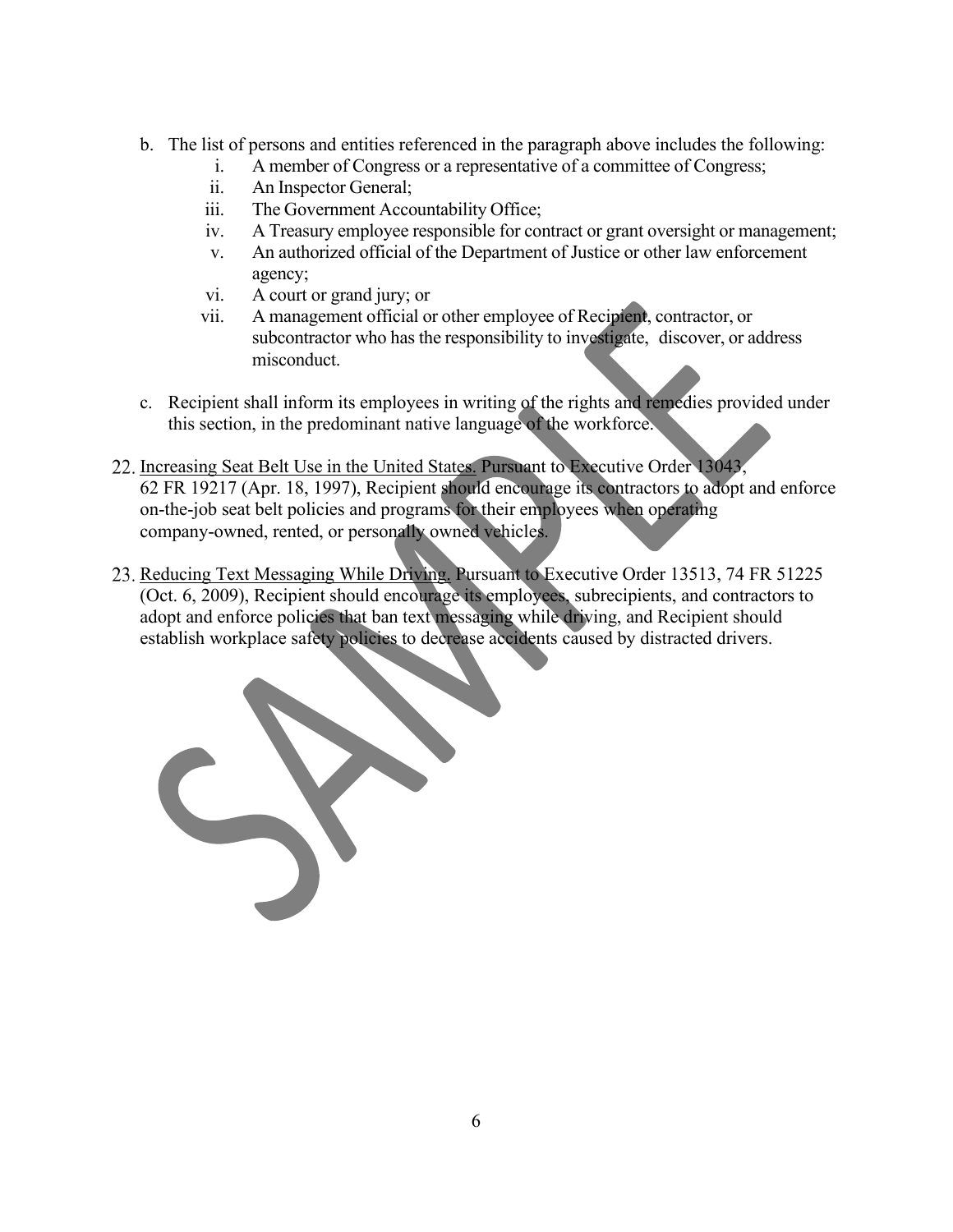## **Annex A to Schedule 1: Approved Budget**

# Period of Performance:

Budget Period:

| Personnel                 | $\S$                     |  |
|---------------------------|--------------------------|--|
| <b>Fringe Benefits</b>    | $\underline{\mathbb{S}}$ |  |
| Travel                    | $\S$                     |  |
| Equipment                 | ${\mathbb S}$            |  |
| Supplies                  | $\S$                     |  |
| Contractual               | $\S$                     |  |
| Other                     | ${\mathbb S}$            |  |
| <b>Total Direct Costs</b> | $\underline{\mathbb{S}}$ |  |
| <b>Indirect Costs</b>     | $\overline{\mathcal{E}}$ |  |
| Non-Federal Funds         | $\overline{\mathbb{S}}$  |  |
| Match                     | $\underline{\mathbb{S}}$ |  |
| Program Income            | $\hat{\mathbb{S}}$       |  |
| <b>Total Funds</b>        | ${\mathbb S}$            |  |
|                           |                          |  |
|                           |                          |  |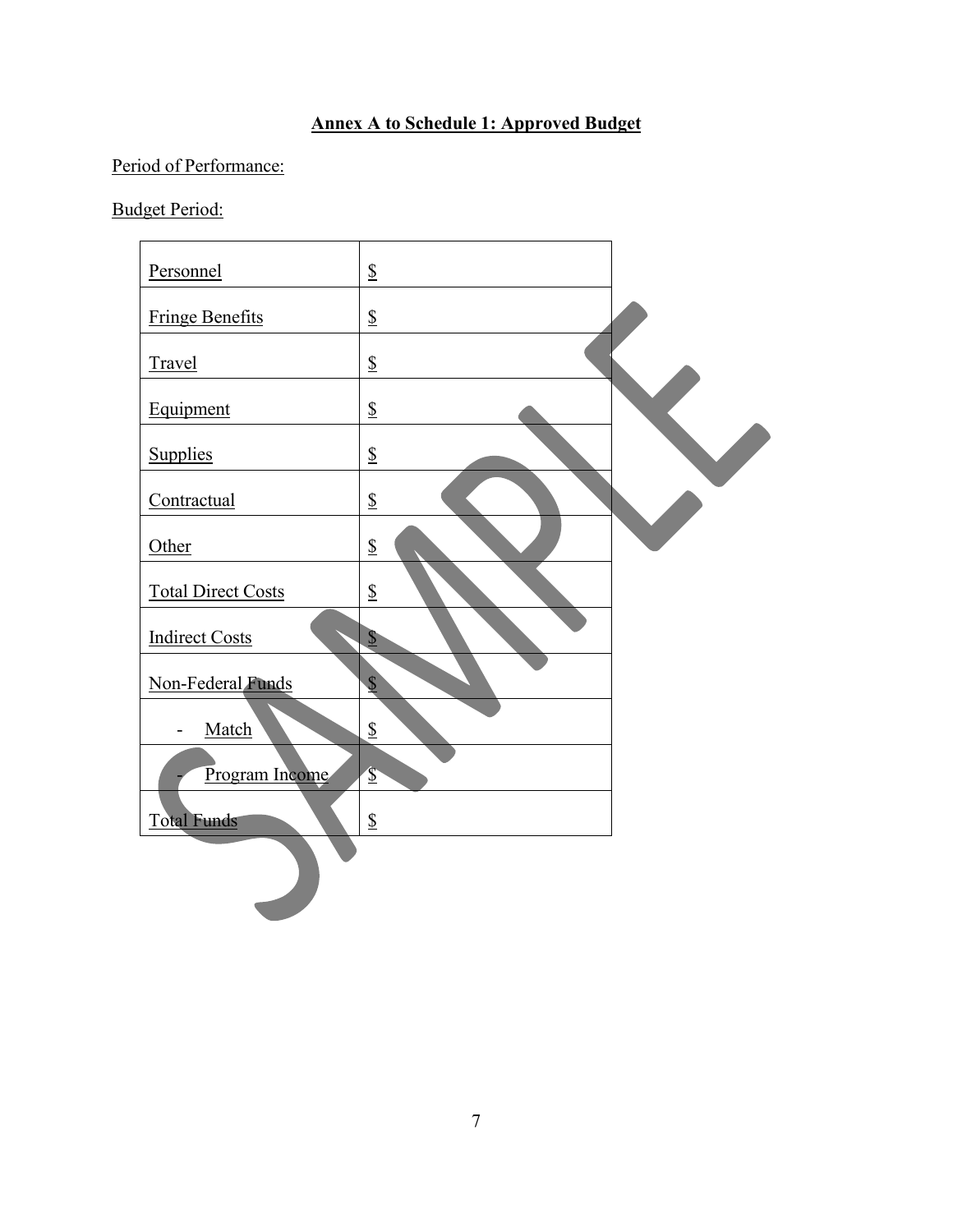Current Budget Period Information:

| Amount of this action (Federal Share)                 | $\frac{1}{2}$              |
|-------------------------------------------------------|----------------------------|
| <b>Funds Previously Obligated</b>                     | $\underline{\mathbb{S}}$   |
| Carryover/Offset                                      | $\overline{\mathbb{S}}$    |
| Federal Share of Total Approved Budget                | $\frac{1}{2}$              |
| <b>Total Cost Share for this Award</b>                | $\overline{\mathcal{L}}$   |
| <b>Total Approved Budget</b>                          | $\overline{\mathbb{S}}$    |
|                                                       |                            |
| <b>Cumulative SSBCI TA Grant Program Obligations:</b> |                            |
| This Budget Period                                    | \$                         |
| Previous Budget Period                                | $\overline{\mathcal{E}}$   |
| <b>Project Period to Date</b>                         | $\boldsymbol{\mathcal{S}}$ |
|                                                       |                            |